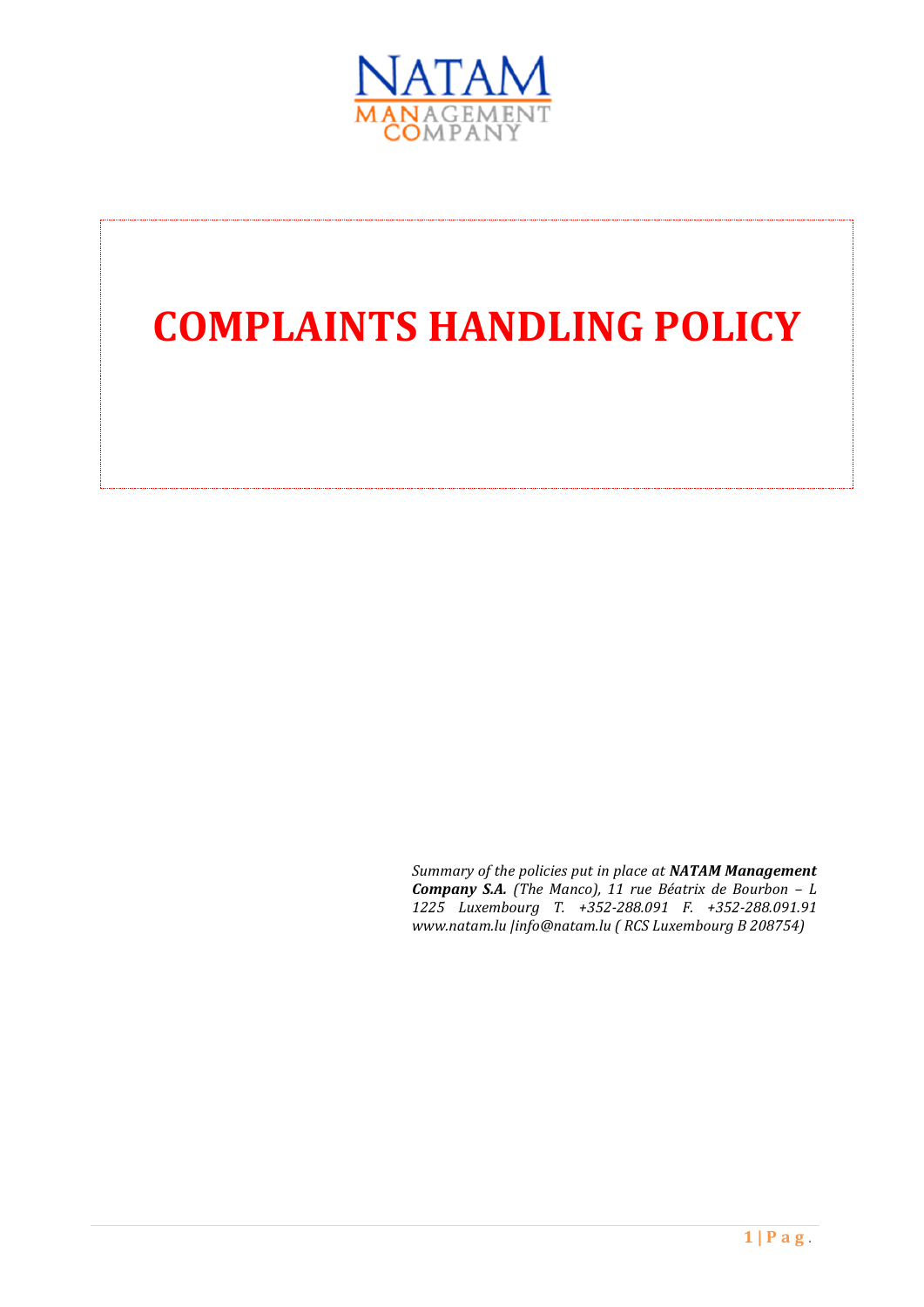

# **1. INTRODUCTION**

In accordance with the relevant laws, the MANCO is required to have in operation, and ensure compliance with, a written procedure for the effective consideration and proper handling of complaints.

In particular the procedure must to comply with:

- the Regulation 10-4 of the CSSF transposing the European Directives 2010/43/UE
- the section 5.5.5 of the CSSF circular 18-698
- CSSF Regulation 16-07
- CSSF Circular 14/589

The MANCO seeks to maintain its good reputation and is also committed to maintaining its responsiveness toward its customers and the shareholders of the managed funds. The purpose of the Policy is to ensure that complaints are handled in a manner which is fair, objective and truth oriented.

### **2. DEFINITION OF A COMPLAINT**

A "complaint" is defined, for the purpose of this policy, as an oral, written or electronic expression of dissatisfaction or communication from a Customer of the MANCO (the term "Customer" identifies a shareholder, former shareholder, or actively solicited potential shareholder of the Company) which is directly addressed to the MANCO or through a delegated party in relation with a product or a service provided or offered by the Company or about the behaviour of any Employee or officer of the MANCO. A complaint is not necessarily founded on valid arguments. A request for information, advices, clarification of services is not a complaint.

Principles of effective complaint handling are the following:

- Visibility: the Policy is available on the MANCO's website and also internally;
- Responsiveness: all complaints shall be treated in a careful and prompt manner. The MANCO endeavours to resolve complaints within one (1) month after receiving the complaint;
- Easiness: Complaints can be filed in the official language or one of the official languages of the complainant's Member State. The complaint handling is free of charge. Each complainant is informed of the name and the contact details of the person in charge of his/her file and therefore may correspond directly with this person.
- the MANCO endeavours to communicate in a plain and easily comprehensible language.
- Objectivity: Each complaint is addressed in an equitable, objective and unbiased manner. The MANCO seeks to search the truth.
- Confidentiality: The MANCO shall ensure that the processing of personal data complies with the applicable rules on the personal data protection.
- Complaint reasons: Complaints may involve or address, but are not limited to the following: sales practices, investment performance, advertising and marketing, unauthorized trading, customer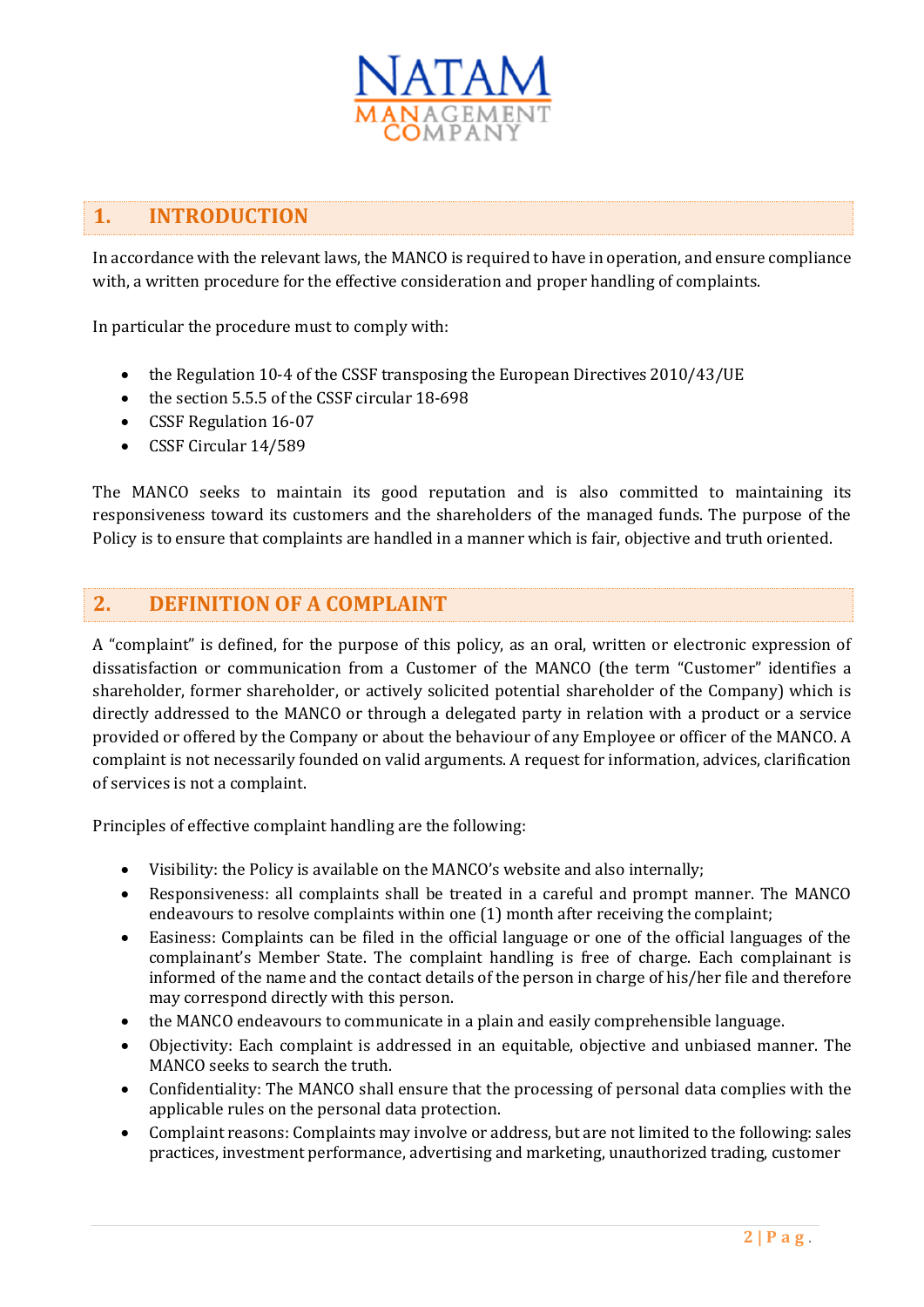

confidentiality, execution, pricing, fees calculation, trade errors, customer reporting inaccuracies, operational issues (including handling and processes), general quality service, threats of litigation or legal or regulatory escalation, requests or demand for payment or reimbursement, allegations of wrongdoing, allegations of violations of law.

A complaint is liable to heighten the following risks for the MANCO:

- Financial risk
- Reputation risk
- Business risk
- Compliance risk

#### **3. COMPLAINTS HANDLING RESPONSIBLE**

The Board of the MANCO appoints Mr. Alberto Alfiero as Responsible of the collection, centralization and treatment of all complaints filed by its Customers at first level (hereinafter referred as to the "Complaints Handling Officer" or CHO).

Such appointment, as any further change, is and will be duly communicated to the MANCO's supervisory authority (CSSF).

The role of the Complaints Handling Officer is to:

- Ensure consistent escalation of complaints
- Ensure that all concerned departments within the MANCO make consistent and objective responses to complaints
- Monitor the incidence of complaints and maintain a complaints log which will capture all complaints
- Provide regular reporting to the management of the MANCO on the nature and frequency of complaints

## **4. COMPLAINTS HANDLING PROCEDURE**

The Procedure is separated in several phases: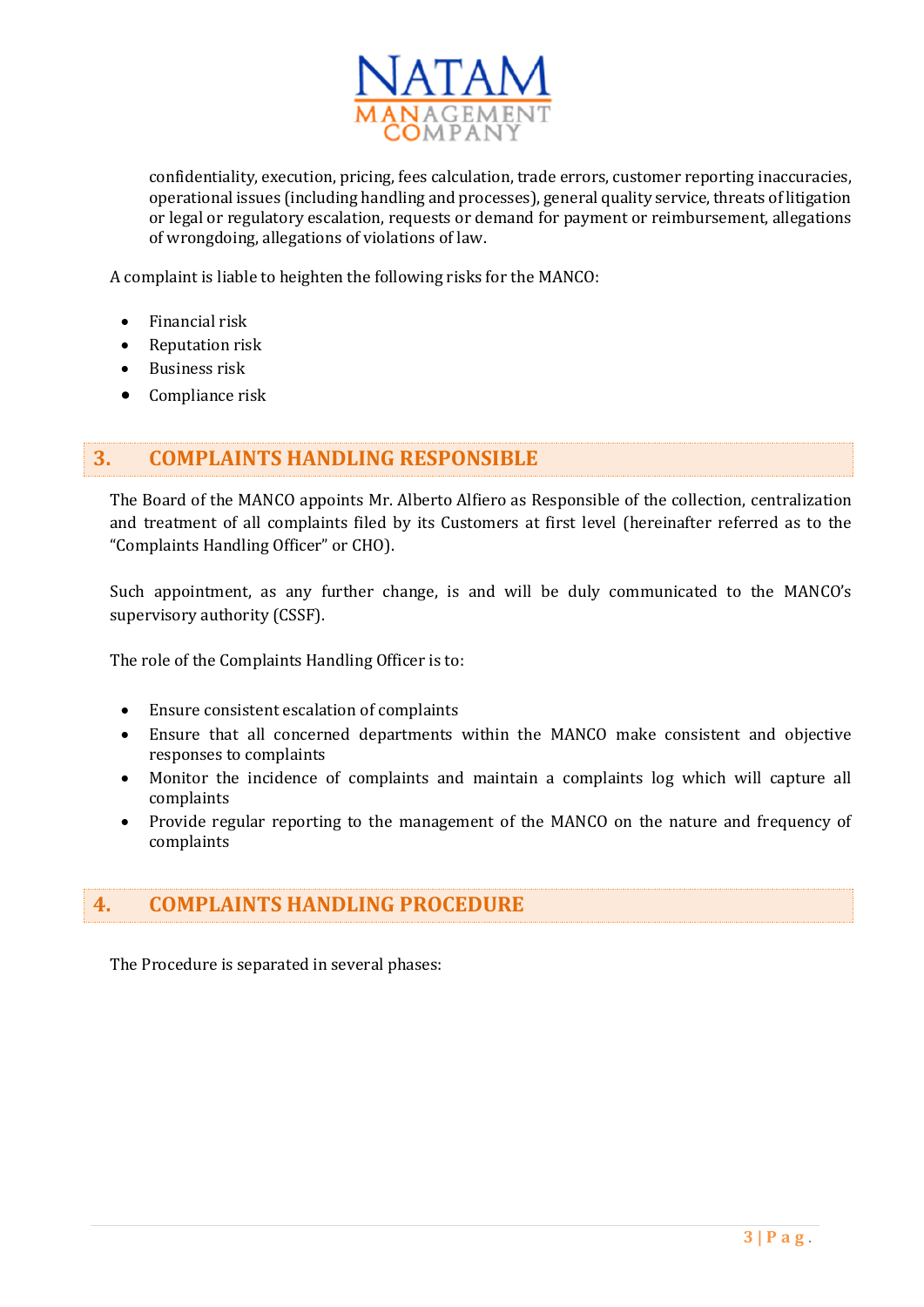| NATAM                          |
|--------------------------------|
| <i><b>IANAGEMENT</b></i><br>PА |

| <b>Complaint reception</b>                | The CHO is in charge of the collection and management of the complaints<br>handling. Therefore all written complaints, which are not directly address to the<br>CHO but generally addressed to the MANCO or through an intermediary or<br>delegated party (in connection to services provided on behalf of the MANCO),<br>should immediately be transmitted by the CHO which will investigate the<br>Complaint. In case a complaint arises, it must be addressed to:<br>NATAM MANAGEMENT COMPANY S.A. : 11, rue Beatrix De Bourbon L-1225<br>Luxembourg, E-mail: info@natam.lu to the attention of: Mr. Alberto Alfiero<br>For this purpose:<br>all agreements with distributors shall provide that the latter, in case of<br>a receipt of a complaint connected to the MANCO, shall promptly<br>communicate it to the MANCO.<br>the MANCO's website (www.natam.lu) shall include details of the<br>۰<br>complaint settlement procedure including:<br>details of how to complain (type of the information to be provided by<br>the complainant, identify and contact details of the person of the<br>department to whom the complaint should be directed);<br>the procedure that will be followed to handle the complaint (moment<br>where the professional acknowledges receipt thereof, indicative<br>timetable for handling the complaint, existence of the procedure for out-<br>of-court resolution of complaints before the CSSF);<br>The Complaints Form to be used by complainants to address their claims. |
|-------------------------------------------|---------------------------------------------------------------------------------------------------------------------------------------------------------------------------------------------------------------------------------------------------------------------------------------------------------------------------------------------------------------------------------------------------------------------------------------------------------------------------------------------------------------------------------------------------------------------------------------------------------------------------------------------------------------------------------------------------------------------------------------------------------------------------------------------------------------------------------------------------------------------------------------------------------------------------------------------------------------------------------------------------------------------------------------------------------------------------------------------------------------------------------------------------------------------------------------------------------------------------------------------------------------------------------------------------------------------------------------------------------------------------------------------------------------------------------------------------------------------------------------------------------------------|
| <b>Acknowledgement of</b><br>receipt      | The CHO shall send an acknowledgment of receipt within ten (10) days after the<br>receipt of the complaint (unless the complete answer itself is provided to the<br>complainant within this period). The acknowledgement of receipt should<br>inform the complainant of:<br>The name and contact detail of the person in charge of his/her file, if<br>different from the Complaints Handling Officer; and<br>The timescale to respond to the complaint.<br>A copy of this complaint policy must be enclosed with the acknowledgement of<br>receipt.                                                                                                                                                                                                                                                                                                                                                                                                                                                                                                                                                                                                                                                                                                                                                                                                                                                                                                                                                                |
| <b>Registration</b><br>and<br>information | The CHO acknowledges the concern being raised by the Customer and<br>ascertains whether the complaint is of a routine nature and can be resolved<br>immediately. If the complaint can be resolved to the Customer's satisfaction<br>within twenty-four (24) hours of first being received, the CHO will record                                                                                                                                                                                                                                                                                                                                                                                                                                                                                                                                                                                                                                                                                                                                                                                                                                                                                                                                                                                                                                                                                                                                                                                                      |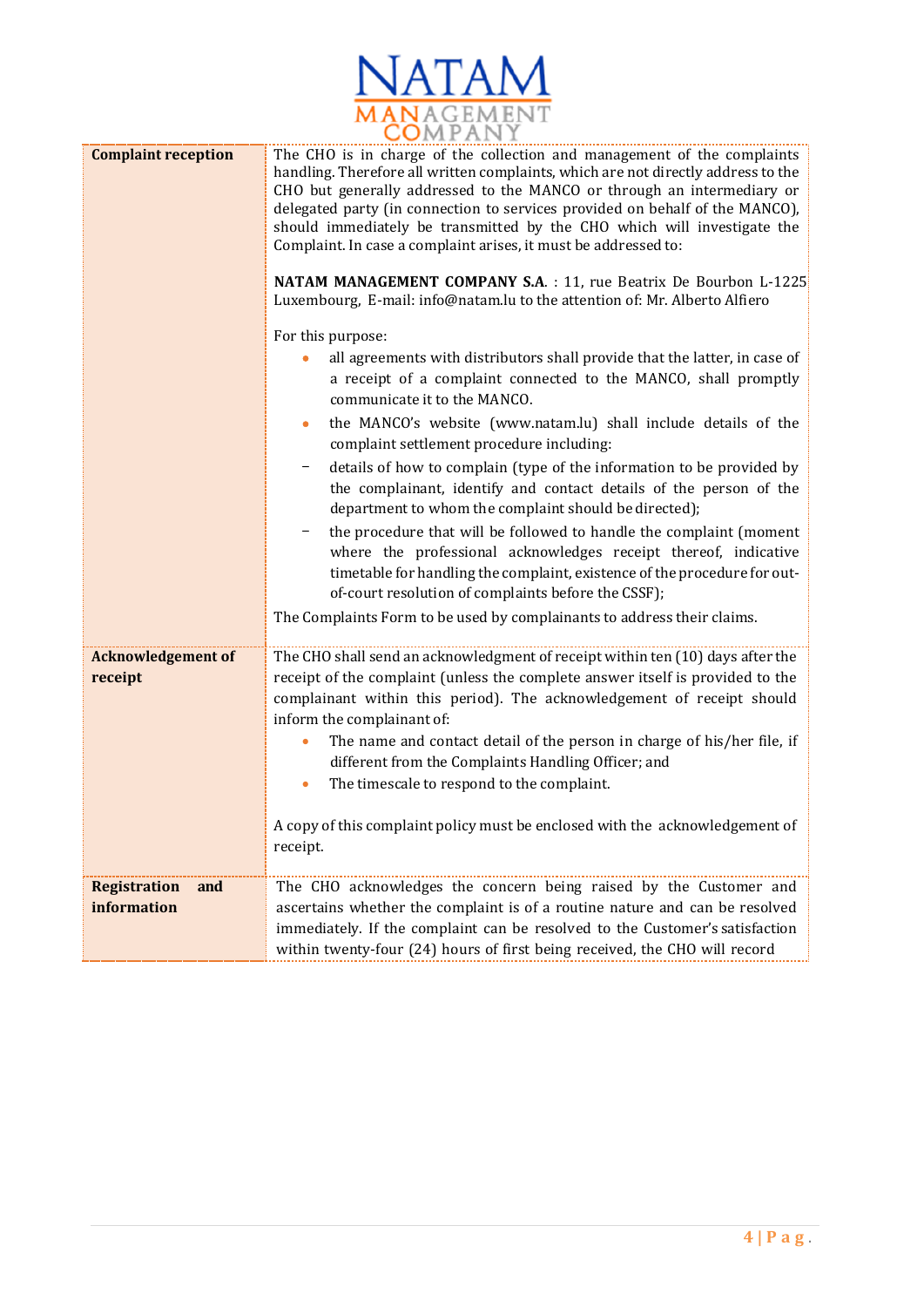

|                                                                                          | the request in the complaints register briefly outlining the nature of the<br>complaint and the action/outcome agreed with the Customer. No further record<br>of the complaint needs to be kept.                                                                                                                                                                                                                                                                                                                                                                                                                                                                                                                                                                                                               |
|------------------------------------------------------------------------------------------|----------------------------------------------------------------------------------------------------------------------------------------------------------------------------------------------------------------------------------------------------------------------------------------------------------------------------------------------------------------------------------------------------------------------------------------------------------------------------------------------------------------------------------------------------------------------------------------------------------------------------------------------------------------------------------------------------------------------------------------------------------------------------------------------------------------|
|                                                                                          | However, if the complaint is non-routine or is of a serious nature or cannot be<br>solved within twenty-four (24) hours, or has come through the CSSF, the CHO<br>shall record the request in the complaints register and immediately informs<br>other Conducting Persons and the Board of Directors of the MANCO.<br>The CHO will keep track of the steps of the complaints handing and of any<br>difficulties it has experienced.                                                                                                                                                                                                                                                                                                                                                                            |
| <b>Investigation</b>                                                                     | Once received, the CHO arranges to investigate without delay the complaint and<br>shall collect from the Employees, intermediaries, all data and information that<br>are necessary for the examination of the request. A review of the shareholder<br>file/record (if any) and relevant documentation should<br>be carried out in an attempt to resolve the complaint without delay.                                                                                                                                                                                                                                                                                                                                                                                                                           |
| the<br>Answer<br>t <sub>0</sub><br>complainant                                           | The CHO shall answer to the complainant by writing without undue delay and<br>in any case, within a period which cannot exceed one (1) month between the<br>date of receipt of the complaint and the date at which the answer to the<br>complainant is sent. The CHO shall inform the complainants of the follow-up<br>of their complaint.<br>If the complaint cannot be resolved within this period, the Complainant will<br>be informed by the CHO of:                                                                                                                                                                                                                                                                                                                                                       |
|                                                                                          | the reasons why the issue remains unresolved;<br>the steps to be taken to resolve the matter as well as<br>an indication of the date at which the examination of the complaint<br>will be achieved and at the latest within two (2) months.                                                                                                                                                                                                                                                                                                                                                                                                                                                                                                                                                                    |
| <b>Escalation of the</b><br>complaint<br>at<br>a<br>second level                         | Where the complainant did not obtain an answer or a satisfactory answer at<br>the level of the CHO, he e will have the opportunity to raise the complaint up<br>to the level of the Board of the MANCO.<br>The same principles as for the complaints handling at the first level shall apply:<br>sending an acknowledgment of receipt within ten (10) days after the<br>receipt of the complaint unless the answer itself is provided to the<br>complainant within this period;<br>indication of the timescale to respond to the complaint; and<br>sending the answer within one (1) month or explaining the steps<br>$\bullet$<br>undertaken and the reasons of the delay.<br>The CEO of the MANCO, on the basis of the instructions received by the Board<br>of the MANCO, could liaise with the complainant |
| <b>Existence of the</b><br>out-of-court<br>complaint<br>resolution at the<br><b>CSSF</b> | Where the complaint handling at the level of the Complaints Handling Officer<br>did not result in a satisfactory answer for the complainant, the Company shall<br>in writing:<br>provide the complainant with a full explanation of his/her position as<br>regards the complaint;<br>inform the complainant of the existence of the out-of-court                                                                                                                                                                                                                                                                                                                                                                                                                                                               |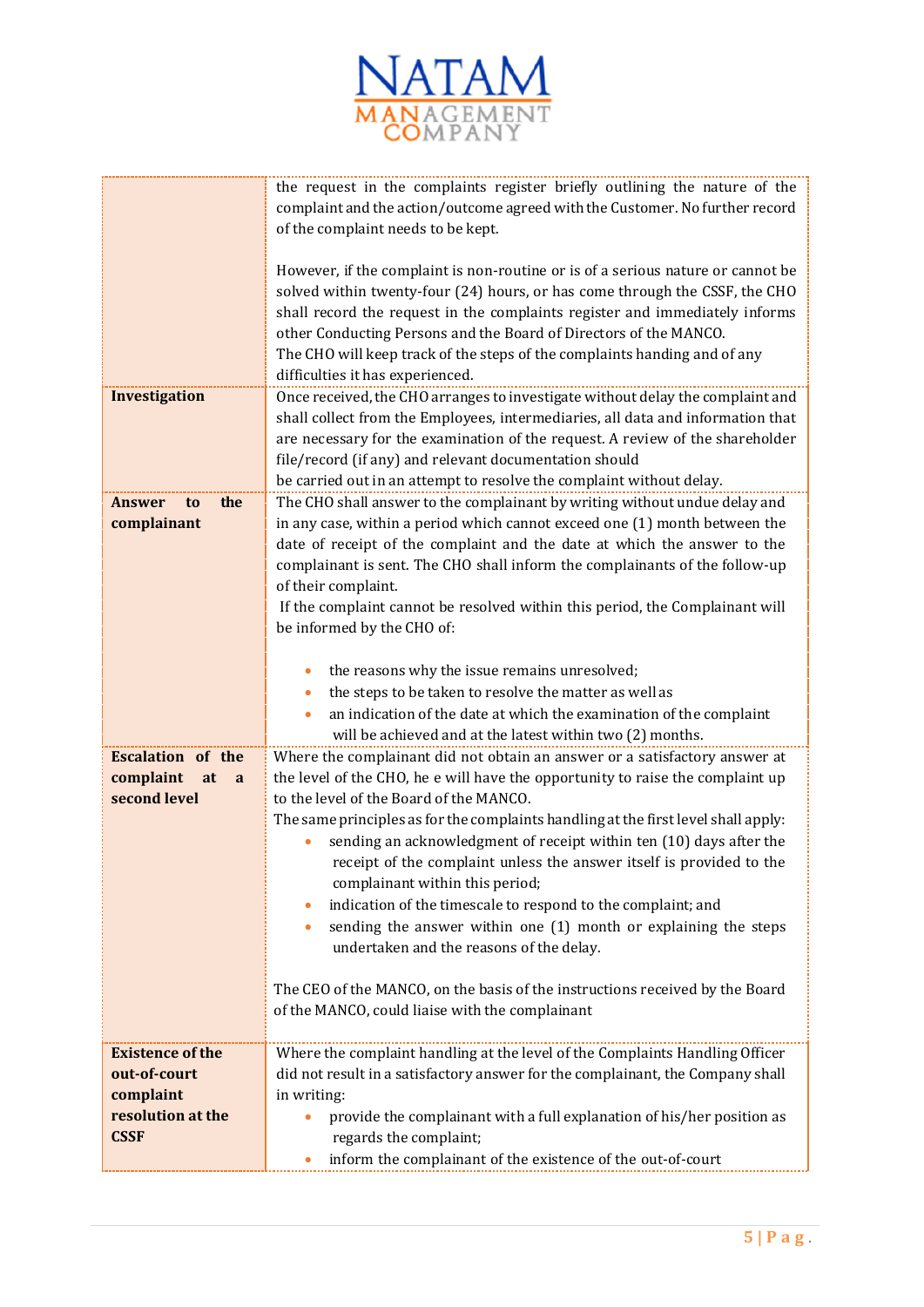

|                                 | complaint resolution procedure before the CSSF aiming at<br>facilitating the resolution of complaints without judicial<br>proceedings;<br>provide the complainant a copy of the CSSF regulation 16-07 relating<br>to the out-of-court complaint resolution or the reference to the CSSF<br>website;<br>indicate to the complainant the different means to contact the CSSF<br>to file a request;<br>inform the complainant that he/she can file a request with the CSSF<br>$\bullet$<br>and that his/her request must be filed within one (1) year after<br>he/she filed his/her complaint with the MANCO<br>The Customer can address the complaint to the CSSF by the following means:<br>By mail to the: CSSF 110, route d'Arlon L-2991 Luxembourg; By e- mail at:                                                                                                                                                                                                                                                                                                                                                                                                                                                                                                                                                                                     |
|---------------------------------|----------------------------------------------------------------------------------------------------------------------------------------------------------------------------------------------------------------------------------------------------------------------------------------------------------------------------------------------------------------------------------------------------------------------------------------------------------------------------------------------------------------------------------------------------------------------------------------------------------------------------------------------------------------------------------------------------------------------------------------------------------------------------------------------------------------------------------------------------------------------------------------------------------------------------------------------------------------------------------------------------------------------------------------------------------------------------------------------------------------------------------------------------------------------------------------------------------------------------------------------------------------------------------------------------------------------------------------------------------|
|                                 | direction@cssf.lu                                                                                                                                                                                                                                                                                                                                                                                                                                                                                                                                                                                                                                                                                                                                                                                                                                                                                                                                                                                                                                                                                                                                                                                                                                                                                                                                        |
| <b>Liability</b><br>calculation | In case the complaint leads to a liability of the Board of the MANCO, the<br>Conducting Persons or a Delegated Party, the CHO will inform the Board of<br>the MANCO and coordinate the provision of a refund estimation which will<br>be then approved by the Board of the MANCO.<br>Once received the estimation calculation by CPs, the Board of the MANCO<br>resolves, in relation with the complaint, on the conditions of the refund (if<br>any) to the shareholder.                                                                                                                                                                                                                                                                                                                                                                                                                                                                                                                                                                                                                                                                                                                                                                                                                                                                                |
| <b>Complaints</b>               | Each complaint received should be recorded promptly by the CHO in the                                                                                                                                                                                                                                                                                                                                                                                                                                                                                                                                                                                                                                                                                                                                                                                                                                                                                                                                                                                                                                                                                                                                                                                                                                                                                    |
| monitoring<br>and               | Complaints Register and send to the CSSF on a yearly basis.                                                                                                                                                                                                                                                                                                                                                                                                                                                                                                                                                                                                                                                                                                                                                                                                                                                                                                                                                                                                                                                                                                                                                                                                                                                                                              |
| reporting                       | The Complaints Register entries shall include the following information:                                                                                                                                                                                                                                                                                                                                                                                                                                                                                                                                                                                                                                                                                                                                                                                                                                                                                                                                                                                                                                                                                                                                                                                                                                                                                 |
|                                 | Date of the complaint;<br>$\bullet$<br>Name of the Customer;<br>$\bullet$<br>Summary of the complaint;<br>$\bullet$<br>Summary of the<br>corrective measure(s)<br>(specifying)<br>any<br>compensation);<br>Remarks concerning the need to follow up and suggestions, if any,<br>on possible procedural improvements.<br>The Complaints Register shall include the number of complaints registered<br>by the Company classified by the type of complaints, as well as a summary<br>report of the complaints and the measures taken to handle them. Both of the<br>complaints file and the Complaints Register shall be kept at the Company<br>premises for five (5) years after the complaint was dealt in full. The CHO<br>keeps all complaint records and holds a complaints log on a separate, long-<br>term storage data file. All data is saved locally and backed up. Complaints<br>shall be assessed by the MANCO on an on-going basis, and at least on the<br>occasion of each meeting of the CPs in order to enable the identification of<br>systemic or recurring problems:<br>by analyzing the causes of the individual complaints in order to<br>identify the origin common to certain types of complaints;<br>by considering whether these origins may also affect other<br>processes or products including those to which the complaints do |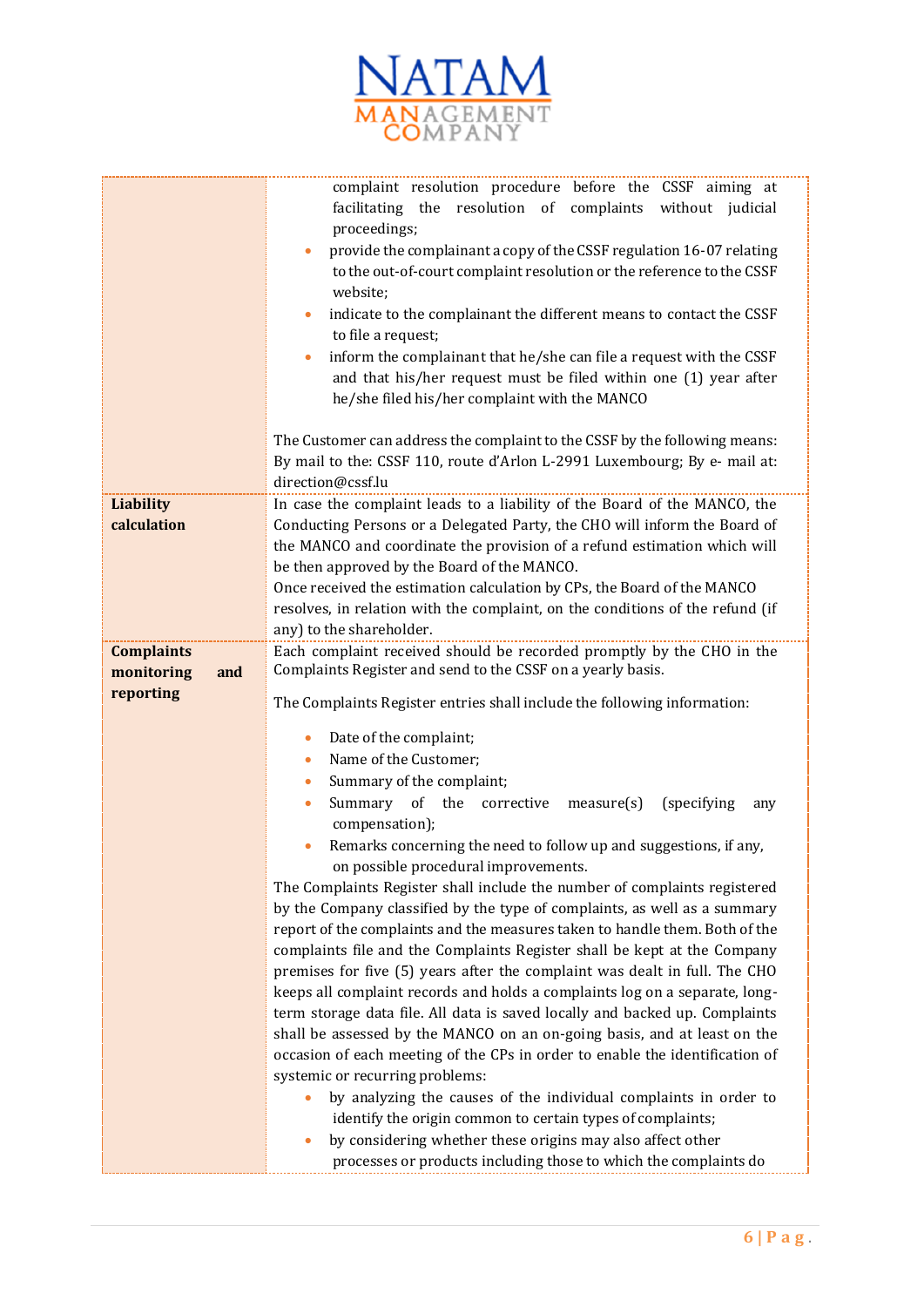

not relate directly;

by correcting these origins, if it is reasonable to do so.

The CPs and the Board of Directors of the Company must be kept informed of the progress of the handling process of any complaint at least on a quarterly basis. Where applicable, the CHO notifies to the Board of the MANCO any dysfunction detected and any possible corrective measures or recommendations.

# **5. CSSF FILED COMPLAINTS**

On an annual basis, the CHO, with the assistance of the CEO, will communicate to the CSSF a table including the number of complaints registered by the MANCO, classified by type of complaints, as well as a summary report of the complaints and of the measures taken to handle them.

In case a complaint has been filed with the CSSF and the supervisory authority has requested the MANCO to take position on the facts or opinions presented by the complainant or to provide information or documents, the Company undertakes to make its best effort to communicate to the CSSF the requested information or documents within the requisite time-period.

Where the CSSF concludes that the complaint is totally or partially justified and asks the MANCO and the Complainant to settle their dispute, the Company shall undertake to find with the complainant a common ground to put an end to the complaint.

## **6. COMMUNICATION AND INFORMATION TO THE CSSF**

As the MANCO is subject to prudential supervision by the CSSF, the latter is competent to receive complaints by Customers of the MANCO and to act as an intermediary with them in order to seek an amicable settlement to these complaints. The mission of the CSSF is to assist the Customer and the MANCO to settle amicably the conflict between them. However, the CSSF's opinion is not binding on the Customer and the MANCO, as indeed they are free to accept or refuse to follow it. Its powers are neither those of a judge or arbitrator passing a mandatory judgment nor those of an ombudsman in charge of defending the citizens' rights against public authorities. Typically, Customers can file a complaint with the CSSF in the following situations:

- the Customer shall first submit in writing the complaint to the CHO. The intervention of the CSSF is subject to the conditions that the complaint is first dealt with by the MANCO (i.e. the CHO has taken a decision concerning the complaint);
- if, after one (1) month as from the dispatch of the complaint to the CHO, the Customer has not received a position which it accepts or even an acknowledgement of receipt, the Customer may contact the CSSF, in writing, by post, by fax, by e-mail or online on its website, in order to deal with its complaint.